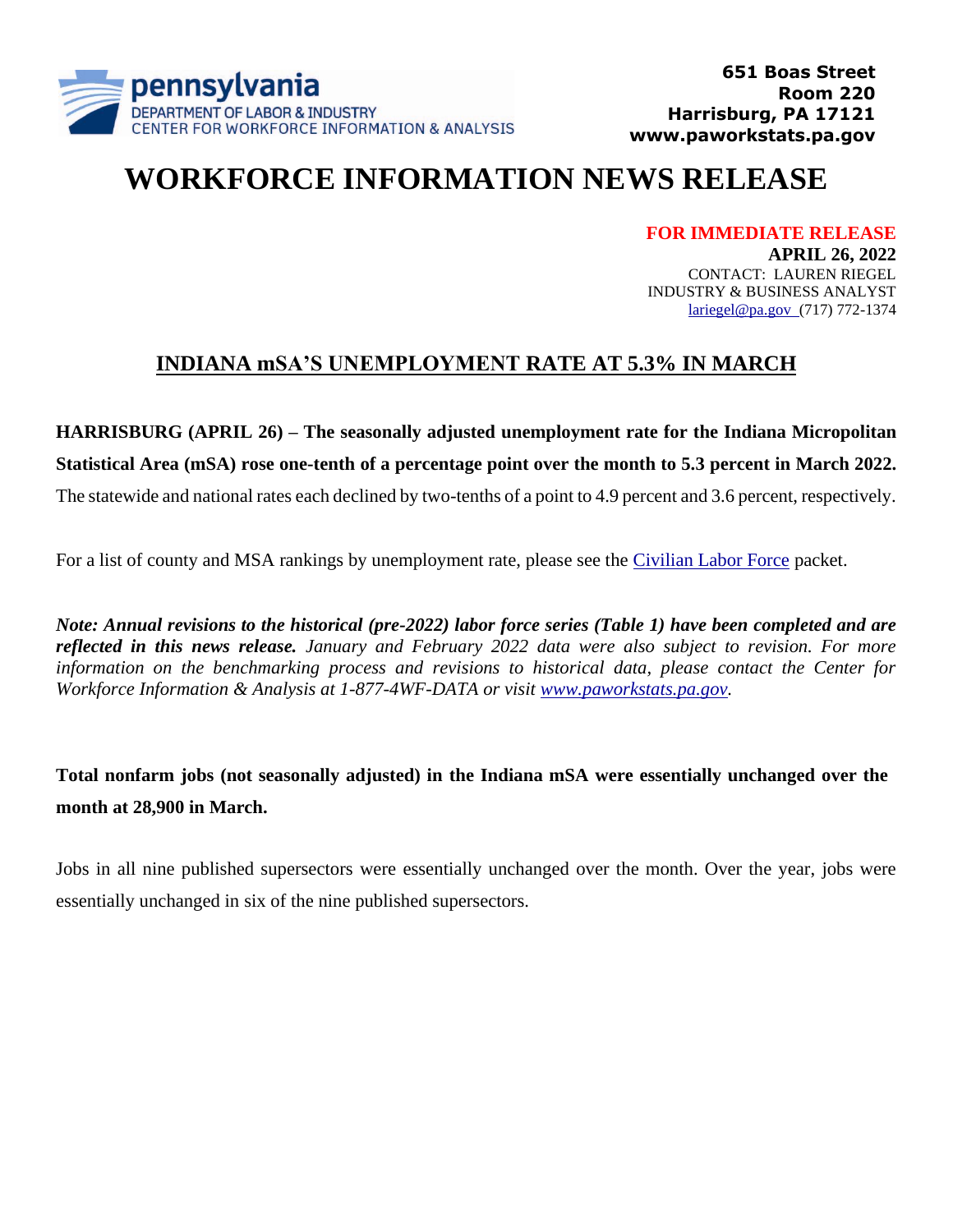### **TABLE 1 INDIANA MICROPOLITAN STATISTICAL AREA**

(Indiana County)

#### TOTAL CIVILIAN LABOR FORCE, EMPLOYMENT, UNEMPLOYMENT, AND UNEMPLOYMENT RATE BY PLACE OF RESIDENCE 1/

|             | <b>CIVILIAN</b> |                     |                  |                  | SEASONALLY ADJUSTED 4/ |                     |             |             |
|-------------|-----------------|---------------------|------------------|------------------|------------------------|---------------------|-------------|-------------|
| TIME PERIOD | LABOR           | EMPLOY-             | <b>UNEMPLOY-</b> | <b>RATE</b>      | LABOR                  | EMPLOY-             | UNEMPLOY-   | <b>RATE</b> |
|             | <b>FORCE</b>    | MENT <sub>2</sub> / | <b>MENT</b>      | (%3)             | <b>FORCE</b>           | MENT <sub>2</sub> / | <b>MENT</b> | (%) 3/      |
|             |                 |                     |                  |                  |                        |                     |             |             |
| March 2022  | 36,500          | 34,500              | 2,000            | 5.5 <sub>1</sub> | 36,500                 | 34.600              | 1.900       | 5.3         |
| February    | 36,400          | 34,200              | 2,200            | 5.91             | 35,900                 | 34,100              | 1,900       | 5.2         |
| January     | 35,900          | 33,400              | 2,500            | 7.0              | 36,400                 | 34,300              | 2.200       | 5.9         |
| March 2021  | 37.500          | 34.700              | 2,800            | 7.51             | 37.500                 | 34.700              | 2.700       | 7.3         |
|             |                 |                     |                  |                  |                        |                     |             |             |

#### SELECTED LABOR MARKET AREAS, PENNSYLVANIA, AND UNITED STATES March 2022

|                      | <b>CIVILIAN</b> |                     |                  |             | SEASONALLY ADJUSTED 4/ |                     |                  |             |
|----------------------|-----------------|---------------------|------------------|-------------|------------------------|---------------------|------------------|-------------|
| AREA NAME            | <b>LABOR</b>    | EMPLOY-             | <b>UNEMPLOY-</b> | <b>RATE</b> | <b>LABOR</b>           | <b>EMPLOY-</b>      | <b>UNEMPLOY-</b> | <b>RATE</b> |
|                      | <b>FORCE</b>    | MENT <sub>2</sub> / | <b>MENT</b>      | (%) 3/      | <b>FORCE</b>           | MENT <sub>2</sub> / | <b>MENT</b>      | (%) 3/      |
|                      |                 |                     |                  |             |                        |                     |                  |             |
| DuBois mSA           | 35,200          | 33,200              | 2,000            | 5.7         | 35,100                 | 33,400              | 1,700            | 5.0         |
| Jefferson County LMA | 19,300          | 18,300              | 1,000            | 5.1         | 19,600                 | 18,700              | 900              | 4.5         |
| Johnstown MSA        | 55,500          | 52,500              | 3,000            | 5.4         | 55.200                 | 52.200              | 3.100            | 5.5         |
| Pittsburgh MSA       | 1.171.500       | 1.117.000           | 54.500           | 4.7         | 1.168.300              | 1.110.400           | 57.900           | 5.0         |
|                      |                 |                     |                  |             |                        |                     |                  |             |
|                      |                 |                     |                  |             |                        |                     |                  |             |
| <b>PENNSYLVANIA</b>  | 6,403,000       | 6,111,000           | 292,000          | 4.6         | 6,387,000              | 6,074,000           | 313,000          | 4.9         |
|                      |                 |                     |                  |             |                        |                     |                  |             |
| UNITED STATES        | 164,274,000     | 158,106,000         | 6,168,000        | 3.8         | 164,409,000            | 158,458,000         | 5,952,000        | 3.6         |

ALL DATA ARE ON 2021 BENCHMARK.

SOURCE: Center for Workforce Information & Analysis (CWIA), Pennsylvania Department of Labor & Industry.

#### FOOTNOTES

1/ Estimate of workers by place of residence. These data are controlled to state Current Population Survey (CPS) data which adjusts for commuting and dual job-holding.

Workers are counted where they live only once regardless of the number of jobs they may hold. All in-depth inquiries relative to the estimating methodology should be addressed to the Bureau of Labor Statistics, U.S. Department of Labor. All data are subject to revision during annual benchmarking.

to the Bureau of Labor Statistics, U.S. Department of Labor. All data are subject to revision during annual benchmarking.<br>2/ Includes wage and salary workers (including agriculture), self-employed persons, and unpaid famil 2/ Includes wage and salary workers (including agriculture), self-employed persons, and unpaid family workers (including agriculture), domestic workers, and persons involved in labor-management disputes.

3/ Unemployed as percent of civilian labor force, computed using unrounded data.

developed by CWIA.